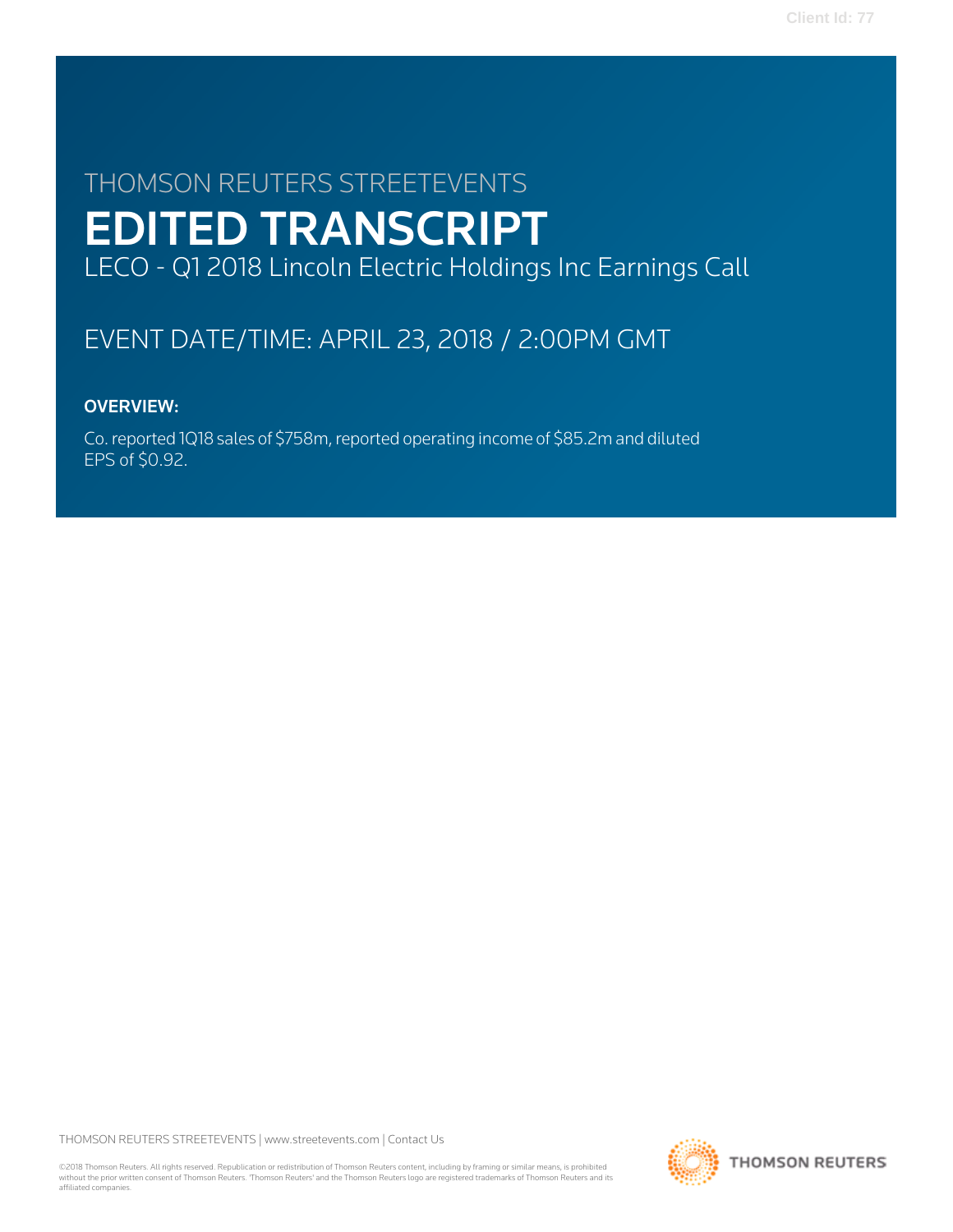## **CORPORATE PARTICIPANTS**

**[Amanda H. Butler](#page-1-0)** Lincoln Electric Holdings, Inc. - VP of IR & Communications **[Christopher L. Mapes](#page-2-0)** Lincoln Electric Holdings, Inc. - Chairman, President & CEO **[Vincent K. Petrella](#page-3-0)** Lincoln Electric Holdings, Inc. - Executive VP, CFO & Treasurer

## **CONFERENCE CALL PARTICIPANTS**

**[Christopher M. Dankert](#page-12-0)** Longbow Research LLC - Research Analyst **[James Giannakouros](#page-7-0)** Oppenheimer & Co. Inc., Research Division - Executive Director and Senior Analyst **[Joseph O'Dea](#page-4-0)** Vertical Research Partners, LLC - Principal **[Liam Dalton Burke](#page-10-0)** B. Riley FBR, Inc., Research Division - Analyst **[Mircea Dobre](#page-6-0)** Robert W. Baird & Co. Incorporated, Research Division - Senior Research Analyst **[Nathan Hardie Jones](#page-5-0)** Stifel, Nicolaus & Company, Incorporated, Research Division - Analyst **[Robert Stephen Barger](#page-11-0)** KeyBanc Capital Markets Inc., Research Division - MD and Equity Research Analyst **[Saree Emily Boroditsky](#page-6-1)** Deutsche Bank AG, Research Division - Research Analyst **[Seth Robert Weber](#page-8-0)** RBC Capital Markets, LLC, Research Division - Analyst **[Walter Scott Liptak](#page-9-0)** Seaport Global Securities LLC, Research Division - MD & Senior Industrials Analyst

## **PRESENTATION**

#### **Operator**

Greetings, and welcome to the Lincoln Electric 2018 First Quarter Financial Results Conference Call. (Operator Instructions) And this call is being recorded.

<span id="page-1-0"></span>It is now my pleasure to introduce your host, Amanda Butler, Vice President of Investor Relations and Communications. Thank you, you may begin.

### **Amanda H. Butler** - Lincoln Electric Holdings, Inc. - VP of IR & Communications

Thank you, Latoya, and good morning, everyone. Welcome to Lincoln Electric's 2018 first quarter conference call. We released our financial results earlier today, and you can find our release as an attachment to this call's slide presentation as well as on the Lincoln Electric website at lincolnelectric.com in the Investor Relations section.

Joining me on the call today is Chris Mapes, Lincoln's Chairman, President and Chief Executive Officer; as well as our Chief Financial Officer, Vince Petrella. Chris will begin the discussion with an overview of first quarter results and Vince will cover the quarter performance in more detail. Following our prepared remarks, we are happy to take your questions.

But before we start our discussion, please note that certain statements made during this call may be forward-looking and actual results may differ materially from our expectations due to a number of risk factors. A discussion of some of the risks and uncertainties that may affect our results are provided in our press release and in our SEC filings on Forms 10-K and 10-Q.

In addition, we may discuss financial measures that do not conform to U.S. GAAP and a reconciliation of non-GAAP measures to the most comparable GAAP measure is found in the financial tables in our earnings release, which again is available in the Investor Relations section of our website at lincolnelectric.com.

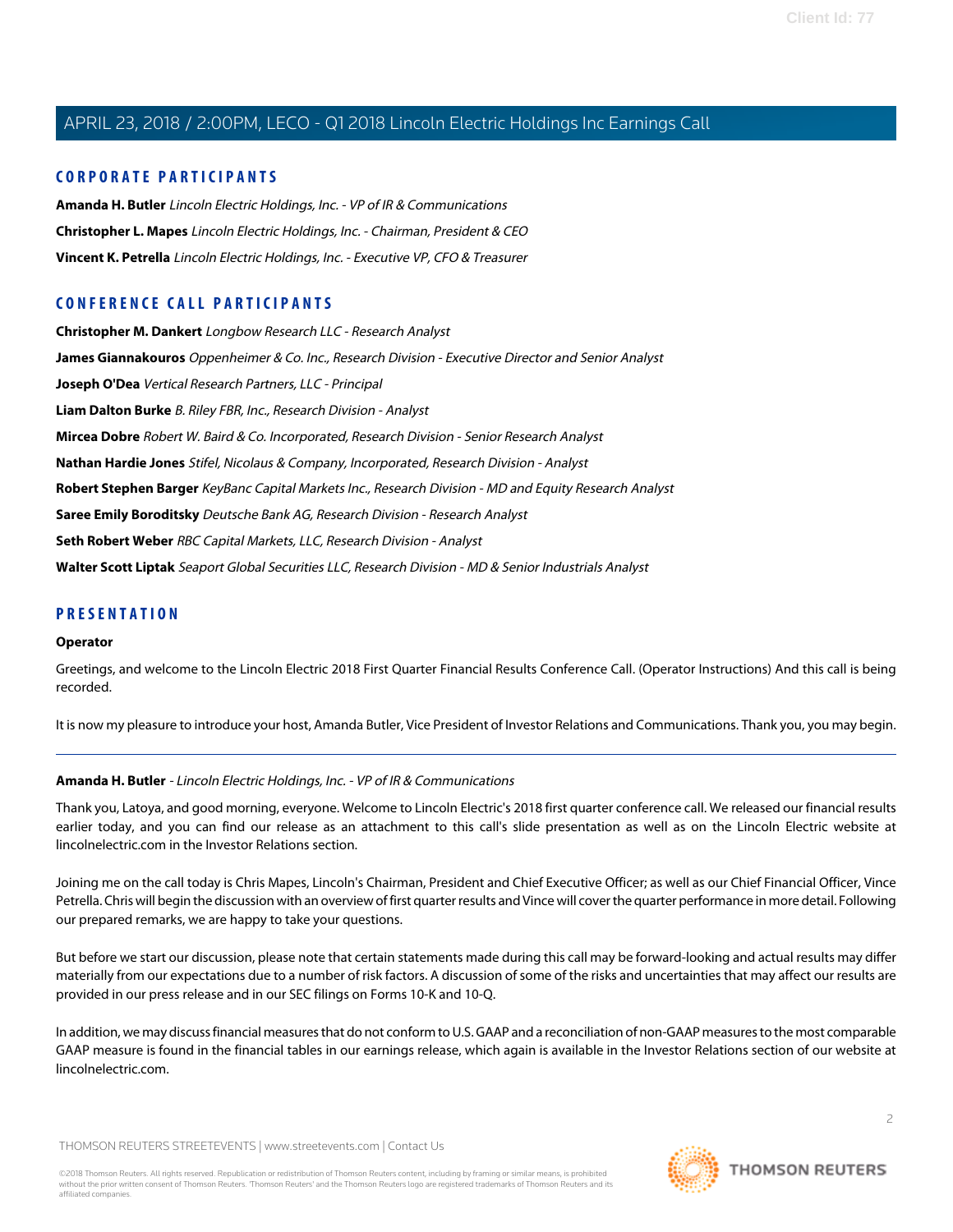And with that, I'll turn the call over to Chris Mapes.

#### <span id="page-2-0"></span>**Christopher L. Mapes** - Lincoln Electric Holdings, Inc. - Chairman, President & CEO

Thank you, Amanda. Good morning, everyone. We're pleased to report good sales momentum in the first quarter. Sales increased 30.4% to \$758 million. Organic sales increased 9.4% from 5.2% volume growth and 4.2% higher price. These results reinforce the continued strengthening in our end markets and the demand for our solutions.

Our sales also benefited from 18.3% from the Air Liquide Welding acquisition. We achieved a 17.2% increase in adjusted operating income. In our legacy business, we incurred a modest year-over-year decline in our adjusted operating income margin to 13.9%. Our performance reflected solid progress in mitigating sharp increases in raw material costs through operational initiatives and pricing actions.

We are confident that our global pricing actions and productivity initiatives will allow us to offset inflationary pressures. While there is a lag to achieve the full benefit of our initiatives, we are confident that we have the right strategy. We will continue to aggressively manage the business against inflationary headwinds.

Moving to earnings. Adjusted earnings per share increased 25% to \$1.10. Working capital requirements increased this quarter with Air Liquide Welding and increased sales levels. The legacy Lincoln Electric business continued to manage the cash cycle carefully with a 16.5% working capital ratio to sales and ROIC improved 50 basis points to 16.7%.

Moving to Slide 4. We achieved solid growth momentum in the first quarter as most end markets continued to expand, including 2 of our largest sectors, heavy industries and general fabrication, which increased at a double-digit pace. Our organic sales increased across all of our reportable segments, led by the Americas Welding and the Harris Products Group.

We also achieved double-digit percent growth from both U.S. exports and our global automation portfolio, which continues to benefit from a broad improvement in end sector demand.

By product area, consumable organic sales increased at a double-digit rate and equipment increased at a mid- to high single-digit rate. Demand trends have remained strong through the second quarter, while capital investments in industrial production levels remain attractive. We continue to expect mid- to high single-digit percent organic sales growth in 2018.

We're continuing to invest in our portfolio of solutions to drive growth through the cycle. In the quarter, we acquired a small technology company, which will support our fifth generation of software-based IoT solutions for weld process control and monitoring. We also completed a small bolt-on acquisition that supports hardfacing solutions and services in the Asia Pacific region.

Moving to Slide 5, we are pacing ahead of plan on our Air Liquide Welding integration activities as the team continues to shape the business into a more efficient and successful enterprise in the region. We're making progress consolidating our manufacturing and distribution platforms and are starting to benefit from procurement synergies and more streamlined administrative and commercial departments. This resulted in a \$0.06 adjusted EPS contribution in the first quarter, which represents \$0.03 of synergy benefit in addition to the ALW's legacy \$0.03 EPS per quarter run rate.

We will continue to aggressively implement our integration plans and look forward to updating you on our progress.

And now, I will pass the call to Vince. Vince?

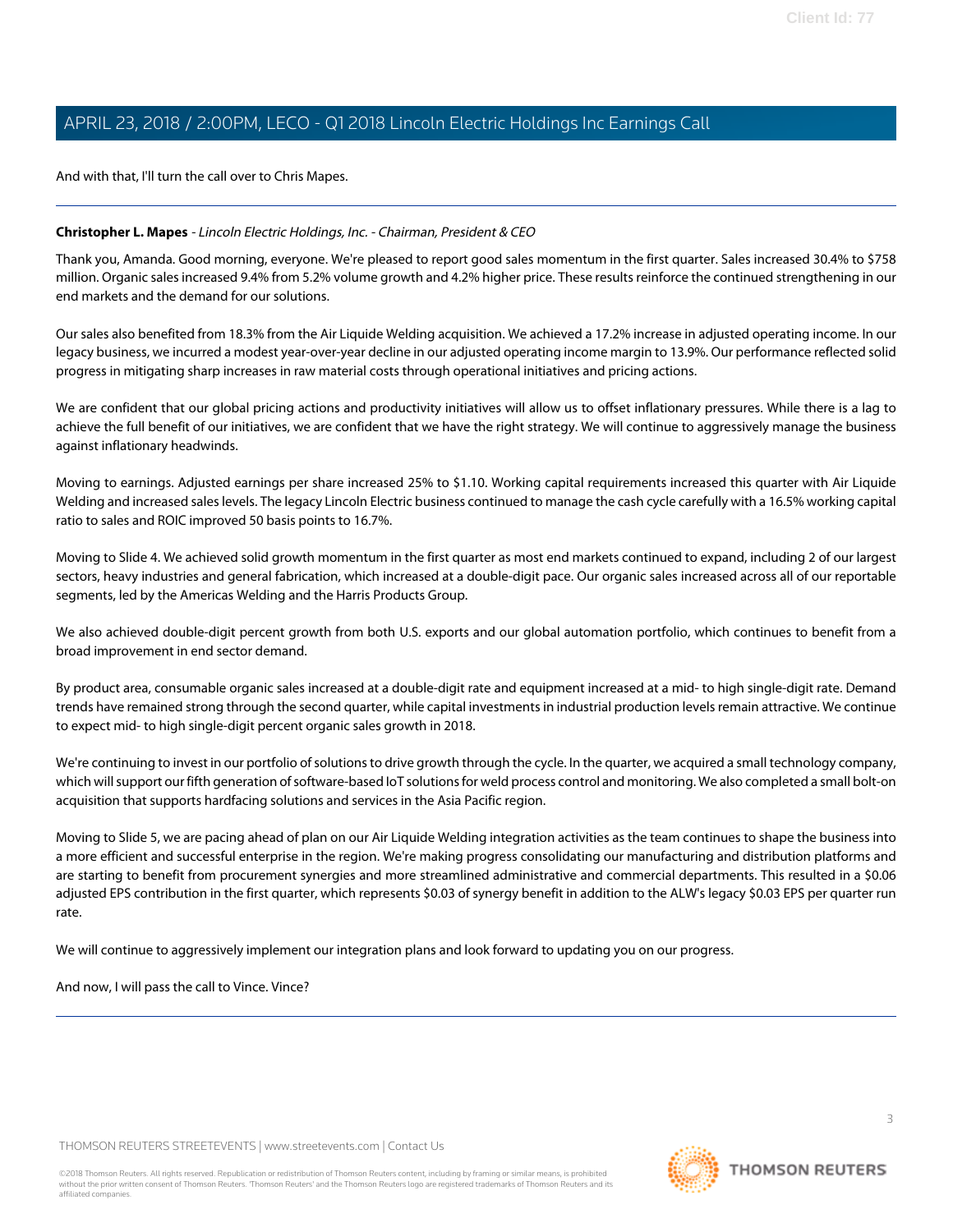#### <span id="page-3-0"></span>**Vincent K. Petrella** - Lincoln Electric Holdings, Inc. - Executive VP, CFO & Treasurer

Thank you, Chris. Moving to Slide 6. Our consolidated first quarter sales increased 30.4% on 5.2% volume growth, 4.2% higher price and 18% benefit from the Air Liquide Welding acquisition and 2.7% from favorable foreign exchange.

Our first quarter gross profit margin declined 100 basis points to 33.9% as compared with 34.9% in the prior year. Approximately half of the decline was the addition of Air Liquide Welding. Excluding the acquisition and special items, gross profit margin was 34.4% or a 50-basis-point decline versus the prior year. Favorable mix was offset by timing of price cost recovery, including a \$900,000 LIFO charge in our Americas Welding segment.

Our SG&A expense increased 30.8% to \$161 million or 21.3% of sales due to the addition of Air Liquide Welding and acquisition-related expenses. Excluding the acquisition and special items, SG&A increased 11.5% to \$133.4 million. The increase was primarily due to unfavorable foreign currency translation effects, higher incentive compensation costs and salary and wage costs.

Reported operating income increased 7.3% to \$85.2 million or 11.2% of sales. Operating income results included approximately \$12.1 million in special item charges related to the rationalization and asset impairments from our European integration activities and acquisition transaction and integration costs. Excluding these special items, adjusted operating income increased 17.2% to \$97.3 million or 12.8% of sales. Excluding the acquisition and special items, adjusted operating income would have been \$90.7 million or 13.9% of sales, a 40-basis-point decline versus the prior year due to unfavorable price cost, higher incentive compensation costs and salaries and wages.

Our first quarter effective tax rate was 27.8% compared with 28.3% in the prior-year period. Excluding special items, our first quarter tax rate was 24.5%. We continue to expect our 2018 full year effective tax rate to be in the low- to mid-20% range, subject to the future mix of earnings and the timing and extent of discrete tax items, including stock option exercises.

First quarter diluted earnings per share increased 9.5% to \$0.92 compared with \$0.84 from the prior year. On an adjusted basis, diluted earnings per share increased 25% to \$1.10 on higher organic sales and the favorable impact of the U.S. Tax Act.

Now moving to the geographical segments on Slide 7. Americas Welding segment's first quarter adjusted EBIT dollars rose 12.7% to \$77.4 million. The adjusted EBIT margin declined 10 basis points to 16.8% on rising raw material costs and higher incentive compensation and wage costs. Demand strengthened through the end of the quarter across all channels and most end markets.

Consumable and equipment volumes increased at a mid- to high single-digit rate. Americas segment's top 3 end markets grew in the quarter and automation growth resumed at a strong double-digit percent rate.

Moving to Slide 8. The International Welding segment adjusted EBIT increased 55.9% to \$15 million due to the addition of Air Liquide Welding and growth in Asia Pacific. Adjusted EBIT margin declined 130 basis points to 5.9% because of the acquisition. Excluding the acquisition, adjusted EBIT margin was 7.1%, a 10-basis-point decline versus the prior year.

Organic sales increased 1.7% with 5.4% higher price and a 3.7% decline in volumes. Volumes were impacted by acquisition-related activities and lower sales in energy-related end markets.

Now moving to the Harris Products Group. First quarter EBIT margin held steady at 11.9% as volumes increased 9.3% from solid demand across all sales channels. Volume leverage was offset by unfavorable price and mix.

Moving to Slide 10. We generated \$44 million of cash flows from operations in the first quarter as working capital needs increased with a higher sales growth rates and the addition of Air Liquide Welding. Excluding Air Liquide Welding, the average operating working capital ratio was 16.5%, a 60-basis-point improvement versus the prior-year period.

Moving to Slide 11. We've returned \$40 million to shareholders in the quarter with an 11% higher dividend payout rate and \$15 million in share repurchases. We also invested in the business with \$15 million in capital expenditures and \$5 million for the small bolt-on acquisitions previously mentioned.

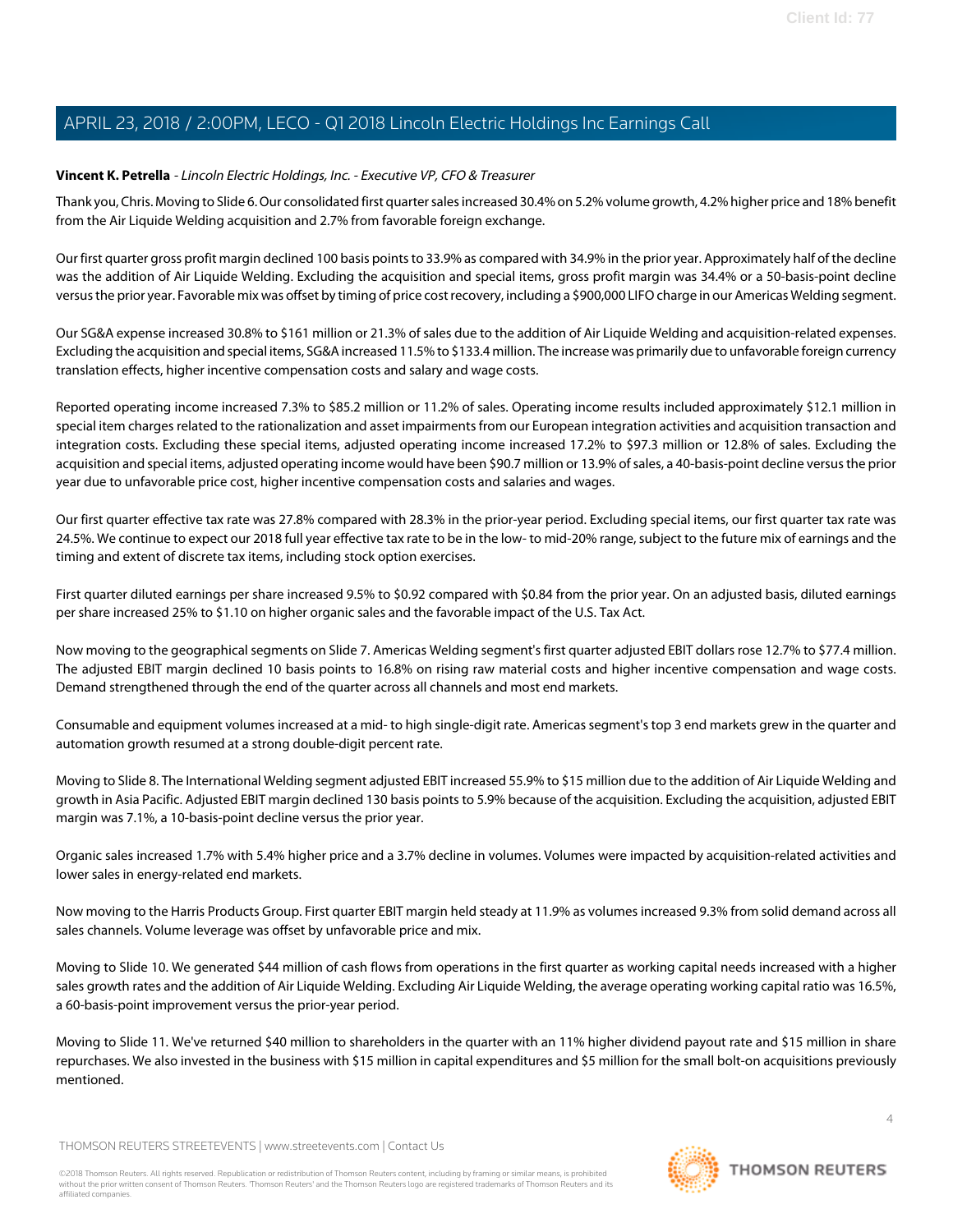We continue to estimate full year capital spending to be in the range of \$60 million to \$70 million. We expect to maintain this balanced capital allocation strategy in 2018, prioritizing growth investments and returning cash to shareholders through our dividend program and share repurchase activities.

With that, I would like to turn the call over to for questions. Latoya?

### **QUESTIONS AND ANSWERS**

#### **Operator**

<span id="page-4-0"></span>(Operator Instructions) The first question is from Joe O'Dea of Vertical Research Partners.

#### **Joseph O'Dea** - Vertical Research Partners, LLC - Principal

First question, just on mix and thinking about consumables that you've seen up double digits the past couple of quarters. Is there anything within that where you're seeing a little bit of pull forward demand and trying to get in front of some of the cost increases? Or is that more just a pure reflection of what you're seeing in the end markets?

#### **Christopher L. Mapes** - Lincoln Electric Holdings, Inc. - Chairman, President & CEO

I think one of the things that we're very confident is we are seeing strength in the end markets globally. So we've seen that for a few quarters now. We continue to see that as we've moved through Q1 and into Q2. And I think that the challenge is that the inflationary pressures we're seeing are really global. So we've got price increases going in across the portfolio. And there is no question that pieces of that are probably impacted by some pull forward. But we've been in an inflationary environment for these products for a considerable period of time. And I have a difficult time believing that much of it is impacted from a pull forward. So I believe that most of it is really just the continuing strengthening of demand that we're seeing across the portfolio globally, although there are a multitude of pricing actions that are occurring globally around the world.

#### **Joseph O'Dea** - Vertical Research Partners, LLC - Principal

And then, just on some of the timing sensitivity with the price cost situation. Can you talk about -- I think, in general, you typically have cost locked-in about a quarter in advance. So presumably that would mean in your second quarter, cost is a little bit more challenging than first quarter and then there's just kind of lag effect of some of the price increases. So if we go back to the last update you gave, I think, we are still looking for incremental margins in the 20% to 25% range. Is that still the case? And can you talk about the cadence in 2Q and back half of the year with continued cost inflation over the course of this quarter?

#### **Vincent K. Petrella** - Lincoln Electric Holdings, Inc. - Executive VP, CFO & Treasurer

Yes, Joe. I do continue to expect us to be able to achieve that range in incrementals of 20% to 25% in a more normalized environment. We still are continuing to chase the inflationary raw material cost increases. We're putting more increases into the market, into the second quarter. But I would also say that the expectation of those normalized incrementals will come when the inflationary environment starts to stabilize and those last price increases roll through our financials during the course of that quarter and the succeeding quarter. So we really need to see a stabilization and the inflationary environment for us to start achieving those types of incrementals that we've achieved in the past.

#### **Operator**

The next question is from Nathan Jones of Stifel.

THOMSON REUTERS STREETEVENTS | [www.streetevents.com](http://www.streetevents.com) | [Contact Us](http://www010.streetevents.com/contact.asp)

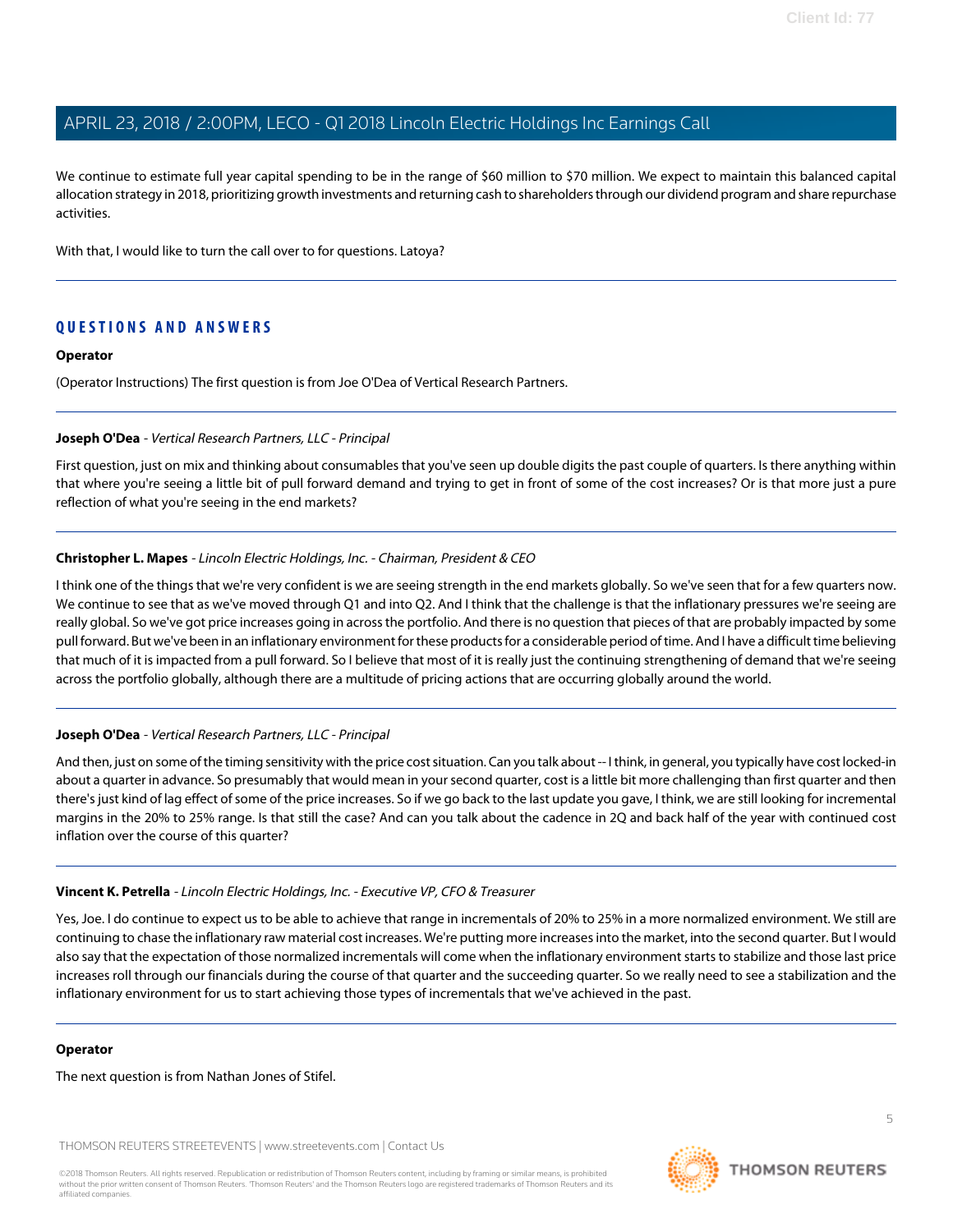#### <span id="page-5-0"></span>**Nathan Hardie Jones** - Stifel, Nicolaus & Company, Incorporated, Research Division - Analyst

I guess, I'm going to follow up on some of the pricing and incremental margin questions here. The price increases that you put through in the first quarter, can you talk about how much of those stock did you have to back off on any of those? And are the pricing increases in the second quarter of the same kind of magnitude, lower magnitude?

#### **Vincent K. Petrella** - Lincoln Electric Holdings, Inc. - Executive VP, CFO & Treasurer

I would say the bulk of the price increases did stick the effectivity across our global businesses were very high. If you look at our pricing in the welding business during the course of the first quarter, the Americas was up 4.6%, international is up 5.4%. That's largely in line with what we saw in the marketplace. We are again putting more pricing through in the second quarter on a global basis. I expect that we will see similar type of year-over-year pricing changes being mindful of lapping prior-year pricing that will mitigate the year-over-year impacts. But I think, we're going to continue to see these into very near future at least these mid-single digit type of pricing activities in the welding space.

#### **Nathan Hardie Jones** - Stifel, Nicolaus & Company, Incorporated, Research Division - Analyst

Okay. I guess, the next logical step on the price increases is to maybe ask a little bit about how this might affect demand in the marketplace, and I was thinking particularly on the equipment side where a lot of the sale has increased productivity, you're going to save the world the money. As you're putting through these price increases on equipment, how -- I mean, how do you think that might affect demand here if we continue to see raw material prices increase, you continue to have to pass those through? And what potential impact that could have on demand at some point here, like where is the tipping point on price?

### **Christopher L. Mapes** - Lincoln Electric Holdings, Inc. - Chairman, President & CEO

Yes. We're not seeing that on the equipment side. Quite frankly, though, larger demand profile on the equipment side beyond just the need for the capital investment, reinvestment that are OEMs and other participants have in the marketplace is the fact of an ability to continue to drive productivity with that equipment and continuing to drive technologies and capabilities into these solutions that can assist them with productivity. So we're certainly not seeing any mitigation on the equipment side of the portfolio nor are we expecting any because of just moving through the raw material increases that are occurring with that particular product area, which certainly is less rapid than it is on the consumable side of the portfolio.

#### **Nathan Hardie Jones** - Stifel, Nicolaus & Company, Incorporated, Research Division - Analyst

Okay. That's helpful. So your position here is you don't think these price increases are at this point driving any declines in demand or could in the future?

#### **Christopher L. Mapes** - Lincoln Electric Holdings, Inc. - Chairman, President & CEO

No, I don't. And I think you could also look towards the equipment side, especially on the large OEM side of our business being more of a capital equipment purchase. And if you look at the favorable trendline that we have in our automation businesses, which were up double digit in the quarter, that also gives me confidence that capital still moving towards these industries as they're seeing higher demands.

#### **Operator**

The next question is from Saree Boroditsky of Deutsche Bank.

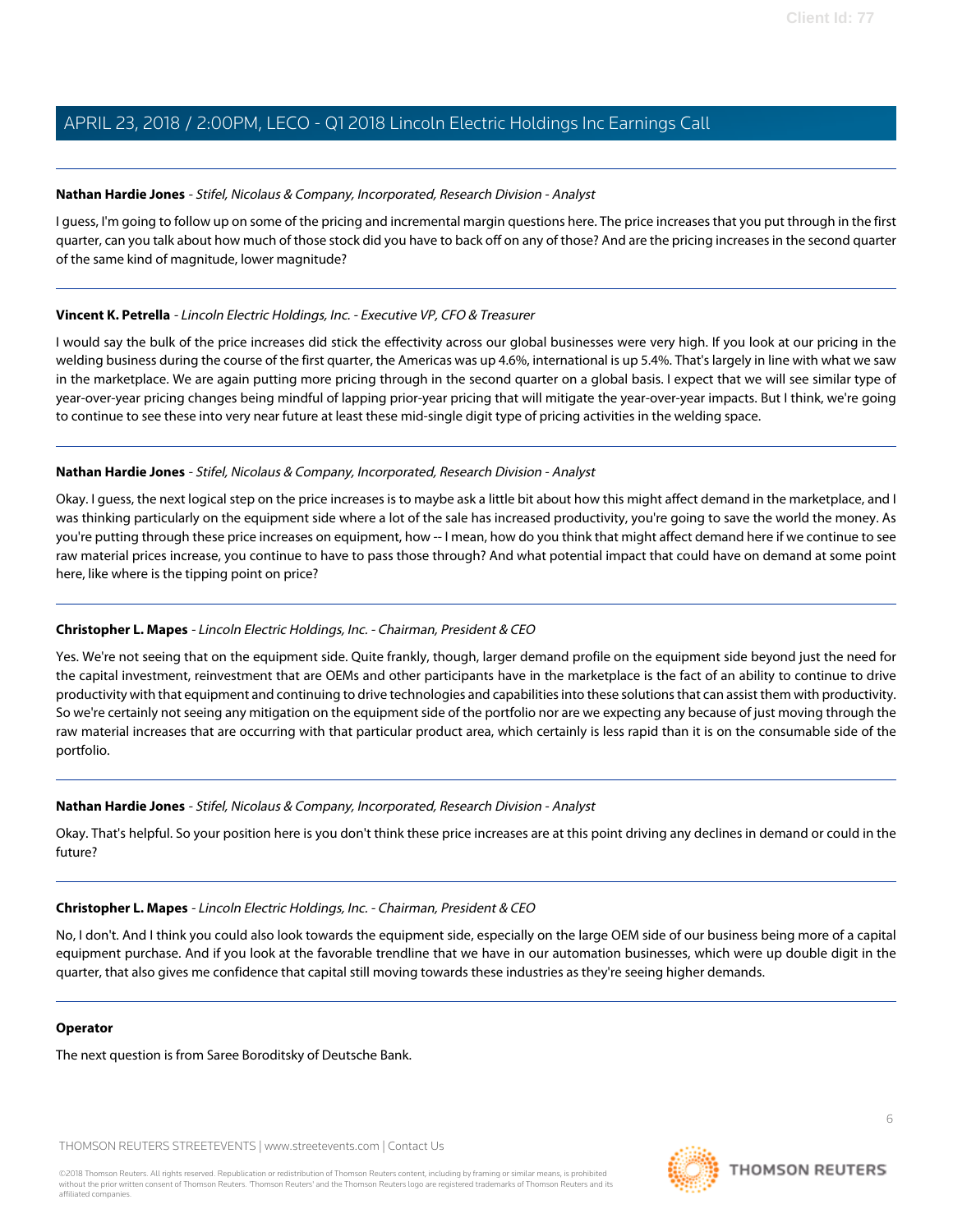#### <span id="page-6-1"></span>**Saree Emily Boroditsky** - Deutsche Bank AG, Research Division - Research Analyst

With the integration of Air Liquide running ahead of schedule, do you see upside to your previous quidance for accretion, I think around \$0.12 in the second half of the year?

#### **Christopher L. Mapes** - Lincoln Electric Holdings, Inc. - Chairman, President & CEO

Well, look, we're certainly very excited about the progress we're making with the integration. We've got our teams in Europe working steadily and making improvements. We're seeing those improvements both on the procurement side as well as operational efficiencies and there is a lot of activity. And our global teams are supporting them with their integration. As much as we're excited with the progress, we're really not making any change to those expectations at this point. But certainly, excited at the progress that we're making, excited about the teams, the technologies that we've found within the business. And I'm certainly still very bullish on the acquisition as it relates to the long-term benefits for Lincoln Electric, but not making any changes to our current financial forecast with the integration.

#### **Saree Emily Boroditsky** - Deutsche Bank AG, Research Division - Research Analyst

And then, you mentioned headwind associated with the incentive comp and wage cost Americas in the quarter. I was wondering if you could quantify that impact to margins and your expectations for those pressures as we go through the remainder of the year? I was just expecting incentive compensation headwinds debate especially as you go to the fourth quarter?

#### **Vincent K. Petrella** - Lincoln Electric Holdings, Inc. - Executive VP, CFO & Treasurer

Right. So the increase is over \$4 million on a year-over-year basis ex Air Liquide and ex foreign currency translation. And the components of that increase really largely attributable to the higher profitability that the company is recording as well as the achievement of higher performance against established plans for 2018. So we can expect to continue to see that kind of year-over-year increase because of those factors.

#### <span id="page-6-0"></span>**Operator**

The next question is from Mig Dobre of Baird.

### **Mircea Dobre** - Robert W. Baird & Co. Incorporated, Research Division - Senior Research Analyst

Just looking to clarify prior comments. So in terms of your price cost, if we're thinking about your commentary for 2Q '18, is it fair to say that you've caught up now with your pricing action in 2Q versus the higher raw material environment? And if things stay flat sequentially, we should be thinking more normalized margins in Q3. Or will there still be a catch up based on where steel prices are right now into Q3 or maybe even Q4 as well?

### **Vincent K. Petrella** - Lincoln Electric Holdings, Inc. - Executive VP, CFO & Treasurer

Yes, I think, the way I would describe, Mig, is that we're closing the gap. The gap is closed from the fourth quarter to the first. I think, we will need to continue to close that gap in the second quarter. And hopefully, in the second half of the year, should see a little bit better incremental performance, barring any continual increase in inflationary pressures that we've seen in the first half of the year.

#### **Mircea Dobre** - Robert W. Baird & Co. Incorporated, Research Division - Senior Research Analyst

Okay. So you'll be caught up basically?

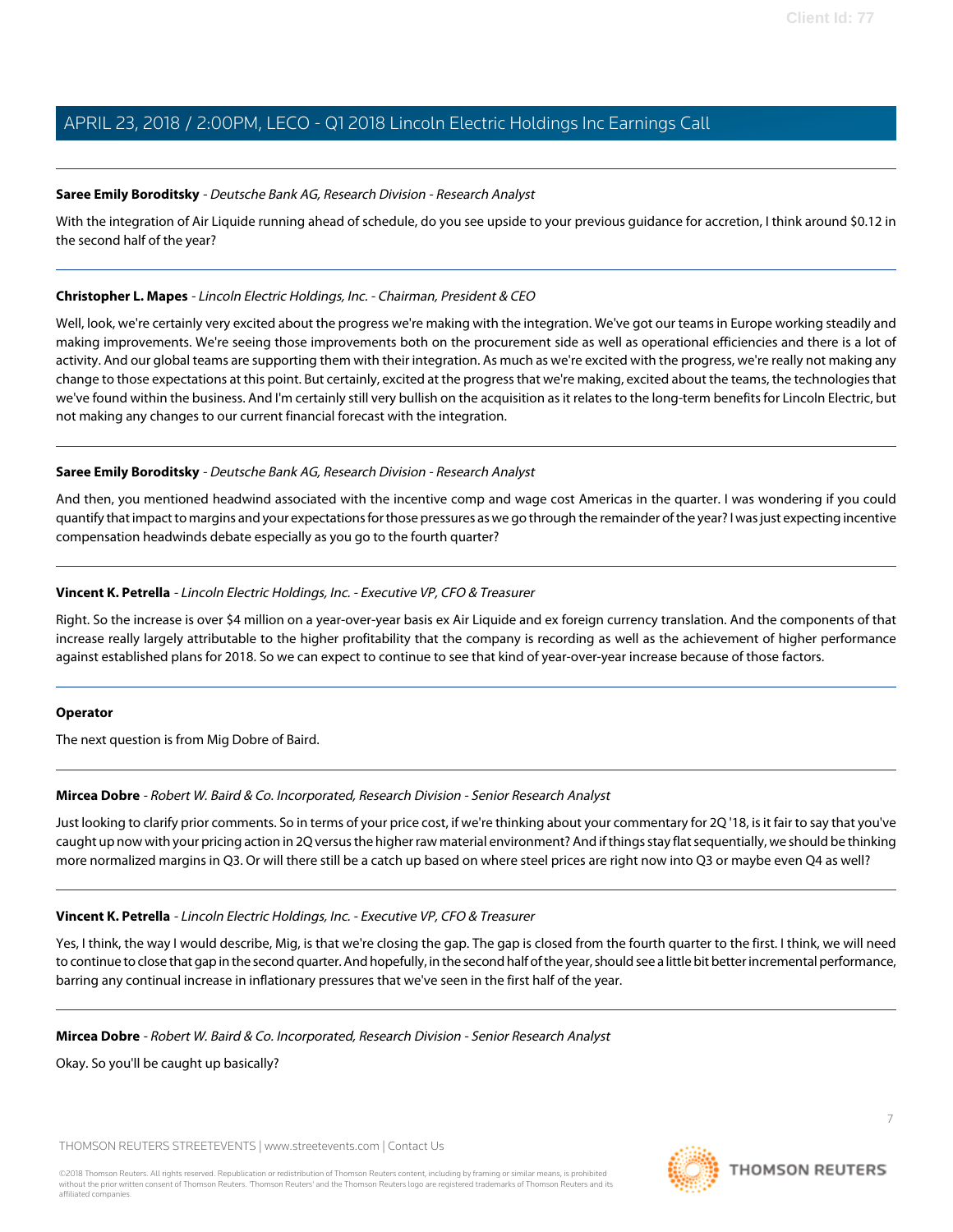#### **Vincent K. Petrella** - Lincoln Electric Holdings, Inc. - Executive VP, CFO & Treasurer

We will continue to close the gap.

#### **Mircea Dobre** - Robert W. Baird & Co. Incorporated, Research Division - Senior Research Analyst

Okay. Then my follow-up, I'm going to ask a little bit about capital deployment. You've done some share buybacks. Can you maybe help us understand maybe some updated thoughts as to how you're thinking about this portion of returning cash to shareholders? What are some of the things that you're watching for? How we should be thinking going forward?

#### **Vincent K. Petrella** - Lincoln Electric Holdings, Inc. - Executive VP, CFO & Treasurer

Sure. I would reiterate that our top priorities are to continue to reinvest in the business and look for those inorganic opportunities that fit our strategy and are attractive in the marketplace. So that, again, is the top priority for the company. When it comes to distributions to shareholders, we will continue to increase our dividend payout ratios in line with what we believe our long-term growth trajectories are and cash flows and earnings in the business.

And then lastly, presently, we are in a -- what I would refer to as more of a share buyback maintenance mode. We're looking for those opportunities to take shares out of the market at attractive prices during the course of the quarter and remainder of the year. We spent, as you know, about \$15 million on share repurchases during the first quarter, which is a little higher than our expected run rate for the year. We increased our dividend rate by 11%, and we will continue to look for those opportunities to reinvest in the business as well.

#### <span id="page-7-0"></span>**Operator**

The next question is from Jim Giannakouros of Oppenheimer.

**James Giannakouros** - Oppenheimer & Co. Inc., Research Division - Executive Director and Senior Analyst

I apologize if I've missed it, but I think you called out that price cost gap of 70 bps in 4Q. Did you give us a number on 1Q?

**Vincent K. Petrella** - Lincoln Electric Holdings, Inc. - Executive VP, CFO & Treasurer

No, I didn't, but the number in the first quarter is estimated to be 50 basis points on price cost contraction, on gross margins.

#### **James Giannakouros** - Oppenheimer & Co. Inc., Research Division - Executive Director and Senior Analyst

On gross margins, yes. And then, maybe tough to answer, but just trying to get a feel for price cost in automation sales. I know that a like-to-like comparison may be tough, but you spoke to mix from end market perspective. Any color you can give us on the margin progression in automation, just, again, citing historical lumpiness, 2017 tough comps, I just want to get to better beat on how you're leveraging that double-digit growth that you posted this quarter?

#### **Vincent K. Petrella** - Lincoln Electric Holdings, Inc. - Executive VP, CFO & Treasurer

First, automation is really no different than the input costs we're seeing in other parts of the equipment and machine business. So we're seeing inflationary activity there as well. From a margin perspective, both sequentially and year-over-year, year-over-year, in particular, we've seen some

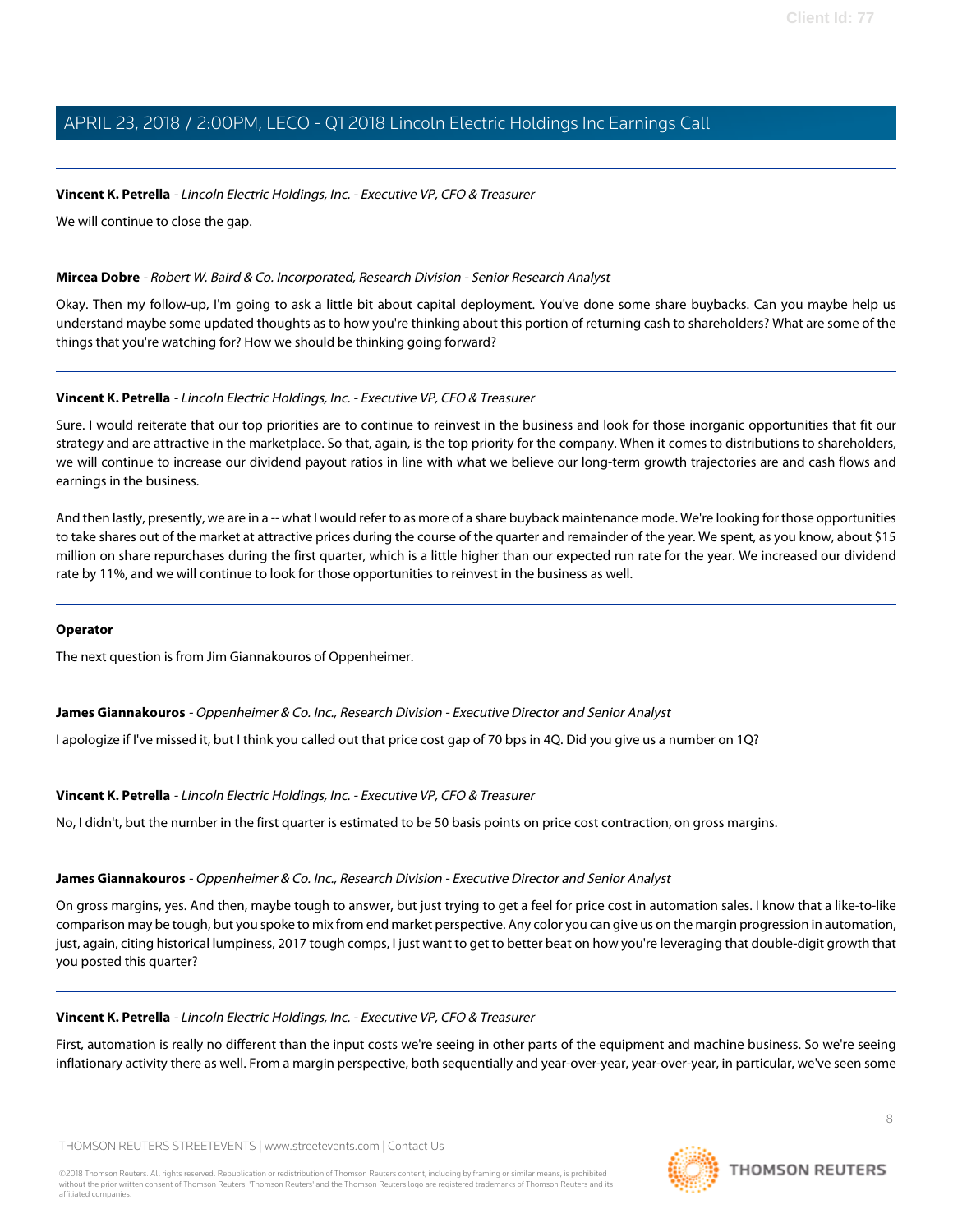improvement in the margin profile of the automation book of business, largely due to more than double-digit higher growth rates at the top line. So when say there's any sort of underlying secular move that's meaningful there other than the business is strong and continues to grow at a nice pace on a year-over-year basis.

#### **James Giannakouros** - Oppenheimer & Co. Inc., Research Division - Executive Director and Senior Analyst

Okay. And one last on Slide 5, you guys have a few key action bullets there. Chris mentioned that there is no change to that \$30 million that you are on track for operational synergies, but is there -- would you call it -- could you call out anything that is tracking ahead of plan? Or where there have been unforeseen hurdles that have arisen?

#### **Vincent K. Petrella** - Lincoln Electric Holdings, Inc. - Executive VP, CFO & Treasurer

I would just say that we've accelerated the actions that we laid out initially in our integration and synergy plans on the acquisition of this business. If anything, our confidence level is higher today than it was a quarter or 2 ago simply because we've been able to execute it on a more rapid pace than what we had anticipated at the outset. So again, to reiterate, Chris' comments and what we show on Slide 5, we are standing behind our original estimates. We believe that those are still appropriate and hopefully, the view is that the probability of these savings are just at a higher level today based on the success of our execution and maybe what we would have been saying a quarter or 2 ago.

#### **Christopher L. Mapes** - Lincoln Electric Holdings, Inc. - Chairman, President & CEO

Yes, I would just add that for our shareholders, the strategic importance is the confidence we have in this acquisition for the long term. We've found a multitude of things that we're very excited about. We've had the business now for 7 or 8 months and lots of very talented people, lots of opportunities with OEMs that they had relationships with. We're just very excited about the long-term strategic impact that we believe this can have for our international operations.

#### <span id="page-8-0"></span>**Operator**

The next question is from Seth Weber of RBC Capital Markets.

#### **Seth Robert Weber** - RBC Capital Markets, LLC, Research Division - Analyst

I want -- can we go back to the international market commentary, the volumes were lower than what we thought. I think you called out energy, but also maybe some dislocation around the acquisition. I guess, two questions. Can you talk about that disruption and whether you expect that to continue? And is there any regional color that you could add onto that? I mean, I think I heard you say that Asia Pac was up. So maybe what are the markets that are softer?

#### **Vincent K. Petrella** - Lincoln Electric Holdings, Inc. - Executive VP, CFO & Treasurer

Right. So I would start by saying that the integration activities with Air Liquide and our go forward strategy in terms of channel and product positioning are leading us to deliberately shed some of the business and product sales that are not attractive. I think you can see that in the volume line. And we believe that over the longer term, it will be a more attractive business with a richer mix of higher-margin opportunities.

Certainly, the movement of the facilities and the consolidation of assets in Europe will also have some impact on our short-term revenue trajectories. But I would tell you the bulk of the activities are deliberate in pricing actions and consolidating that marketplace to a more attractive go forward profile. From an end market perspective, there are some broad-based end market improvements in Europe as well as Asia Pacific. And I would tell you that the energy markets were an exception to that as compared to maybe what we saw in the Americas, which showed some very slight

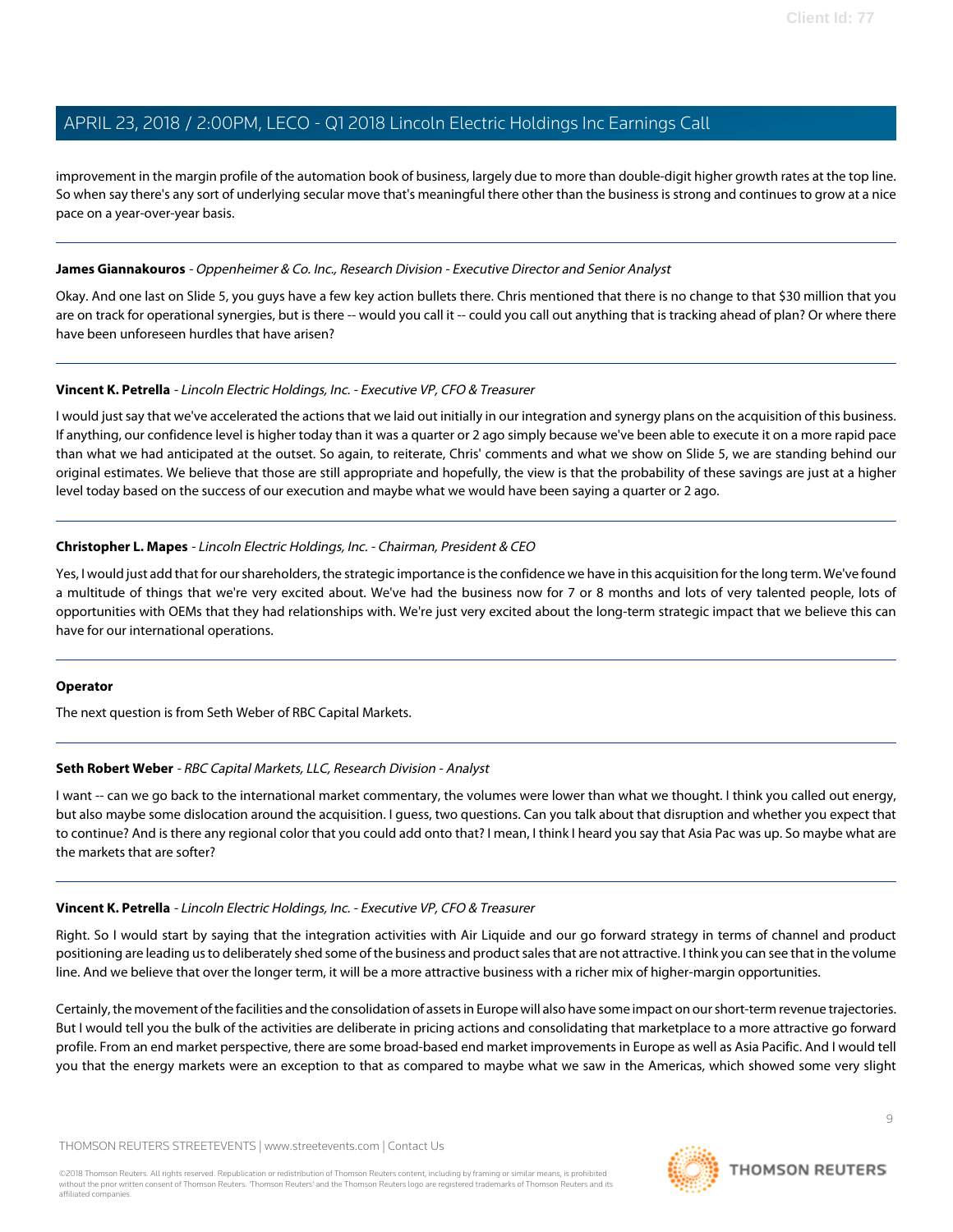improvement. So I would say that broadly speaking, the markets are improving, but maybe not as rapidly as what we're seeing in the Americas and Asia Pacific compared with Europe.

#### **Seth Robert Weber** - RBC Capital Markets, LLC, Research Division - Analyst

Okay, Vince. Are you seeing any of your -- any of the local European competitors kind of digging in to try and defend share or anything like that? Or has there been any reaction since the acquisitions, I guess?

#### **Vincent K. Petrella** - Lincoln Electric Holdings, Inc. - Executive VP, CFO & Treasurer

We're seeing, from a competitive standpoint on a global basis, that we're not alone in terms of moving price up with input cost increases. The nature and extent and size of increases in costs cannot be ignored. And so, we're seeing broad increases across the competitive landscape from a pricing perspective.

#### **Seth Robert Weber** - RBC Capital Markets, LLC, Research Division - Analyst

Okay. And then maybe just a follow-up for Chris. The comment about lower demand and process industries. Do you have any thoughts as to what -- why that would be and what's driving that?

#### **Christopher L. Mapes** - Lincoln Electric Holdings, Inc. - Chairman, President & CEO

No. We've looked at that data. We really don't have any comment on it. I first would caution it by saying it's one data point for 1 quarter. We can't point towards any one area within process that would be driving that. So we're just not overreacting to it, just believing that it just may be an anomaly in the data, but we can't point towards anything in the business that's material.

#### <span id="page-9-0"></span>**Operator**

The next question is from Walter Liptak of Seaport Global.

## **Walter Scott Liptak** - Seaport Global Securities LLC, Research Division - MD & Senior Industrials Analyst

As a follow-up to the last one. I wonder if you could just give us an idea of the international markets with the volume down, how much do you think it's costing if you to go through these channel changes and product changes? I guess, how much do you think the growth rate got reduced in the quarter?

## **Christopher L. Mapes** - Lincoln Electric Holdings, Inc. - Chairman, President & CEO

Yes. That's a great question, Walt. As you can imagine, with the -- if we were running the core business, it might be easier for us to be able to evaluate and define that. But with the integration of the Air Liquide side as well as the necessity for us to continue to push towards a richer mix of products, there is a lot of noise within the data. I'm confident that it probably did have a level of impact, but not comfortable trying to provide you with a number or analytical analysis. It's certainly there. I think for us, the more important pieces is the strategy we expected to drive. We knew that when combining these businesses, there were pieces of that portfolio that we would need to address, and we are. I think we'll continue to see that for another couple of quarters and then that should settle out.

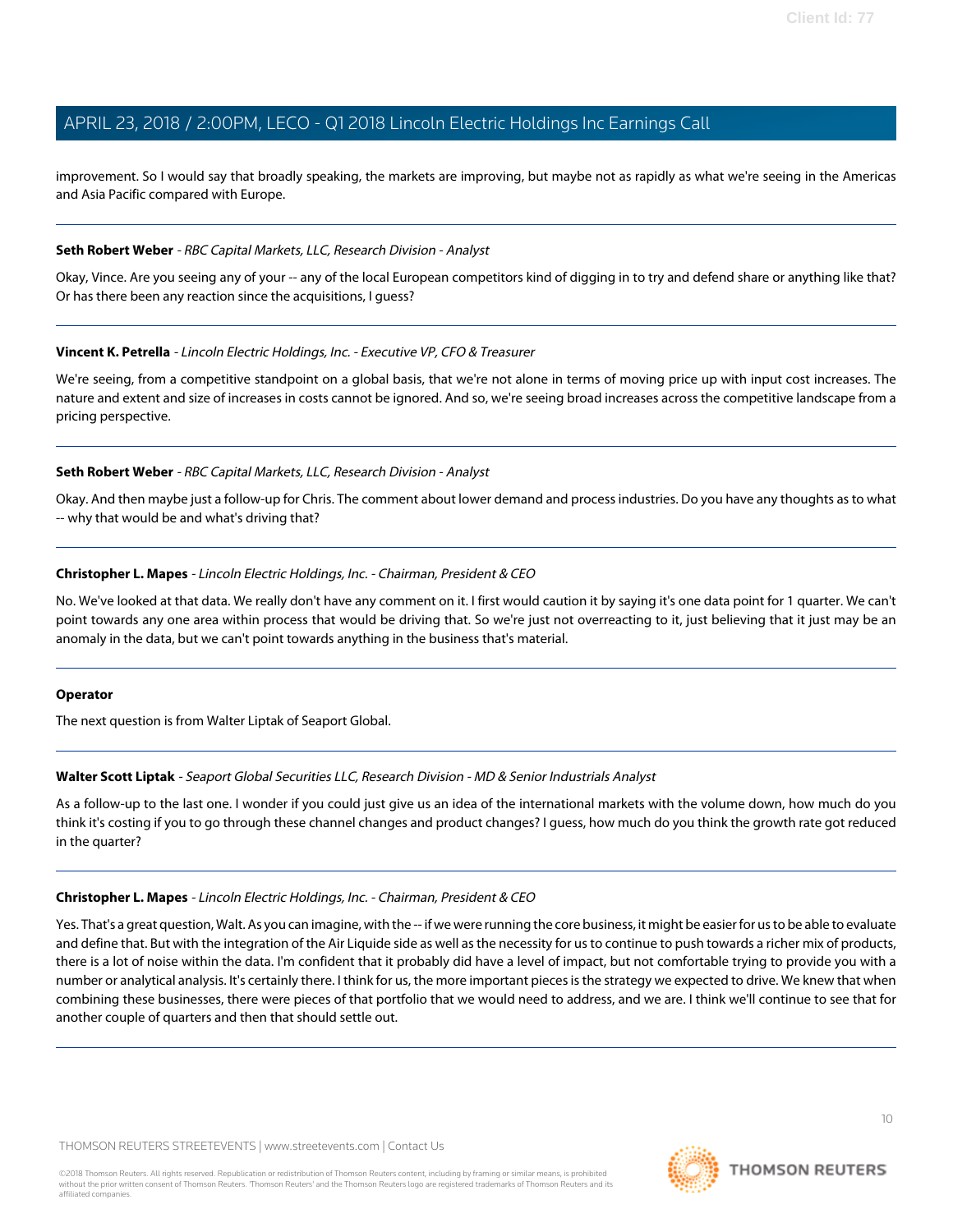#### **Walter Scott Liptak** - Seaport Global Securities LLC, Research Division - MD & Senior Industrials Analyst

Okay. Yes, I think it's a great strategy. So it sounds like the Europe markets are growing. I wonder if you can give us an idea of maybe the market growth rate for welding?

#### **Christopher L. Mapes** - Lincoln Electric Holdings, Inc. - Chairman, President & CEO

On the welding side, Walt, I probably look at the same data that you do and try to extrapolate that back from just the GDP within the region. I agree with you. We are seeing the European markets beginning to grow. There are a couple of areas that may be growing slightly faster. But we are seeing growth within that market on the welding side. Difficult for us to understand exactly what that growth rate might be. I would expect it's probably in the low-single digits and then you've got the inflationary impact impacting that also.

#### **Walter Scott Liptak** - Seaport Global Securities LLC, Research Division - MD & Senior Industrials Analyst

Okay. To go back to the price cost, I wonder if you can -- maybe we can look at it from a geographic basis, and I ask the question this way, is it -where are you leading, where are you lagging Asia, Europe, North America, are you -- as you're closing that gap, where are you closest to closing the gap?

#### **Christopher L. Mapes** - Lincoln Electric Holdings, Inc. - Chairman, President & CEO

Well, again, I would point out that it is a global challenge associated with inflation. When you see the pricing actions that we took at the international business, I think, that there was enormous amount of price there as well as in our Americas business. I would actually point slightly towards our Harris business. Our Harris business has some challenges that we need to be able to mitigate in that area. But I don't think that we look at any one region as being an outlier. We've got aggressive actions across the portfolio globally and all of them are mitigating in. No one region necessarily stands out as an area of broad concern, although I would point towards meeting continued improvement in our Harris business.

#### **Walter Scott Liptak** - Seaport Global Securities LLC, Research Division - MD & Senior Industrials Analyst

Okay. All right, great. And then, I guess, just as a last one. It sounds like your U.S.-based energy business is doing well, and I think that's largely - you probably measure it to pipe mills. I wonder as the markets changed, how are the pipe mills doing now?

### **Christopher L. Mapes** - Lincoln Electric Holdings, Inc. - Chairman, President & CEO

Well, I'll tell you Walter, I probably think about less as pipe mills as much as it is pipeline as well as seeing now a longer term consistency in the stability and increasing value of oil. So look, we've seen now where the oil pricing has maintained and has become more steady, which is giving people more confidence in the capital investment. You're going to continue to see investment in the shale assets in the Americas business. And that's why I have confidence in energy over the longer term as it relates to oil being a large portion of the energy component. We've got oil prices, I believe, that are at some of their highest points since 2014 or 2015, which should continue to trend favorably for that segment for Lincoln Electric.

#### <span id="page-10-0"></span>**Operator**

The next question is from Liam Burke of B. Riley FBR.

#### **Liam Dalton Burke** - B. Riley FBR, Inc., Research Division - Analyst

Chris, the automation businesses can be project-oriented and lumpy from quarter to quarter. Could you give us a sense as to how the bid activity or the order activity is going behind the sales there?

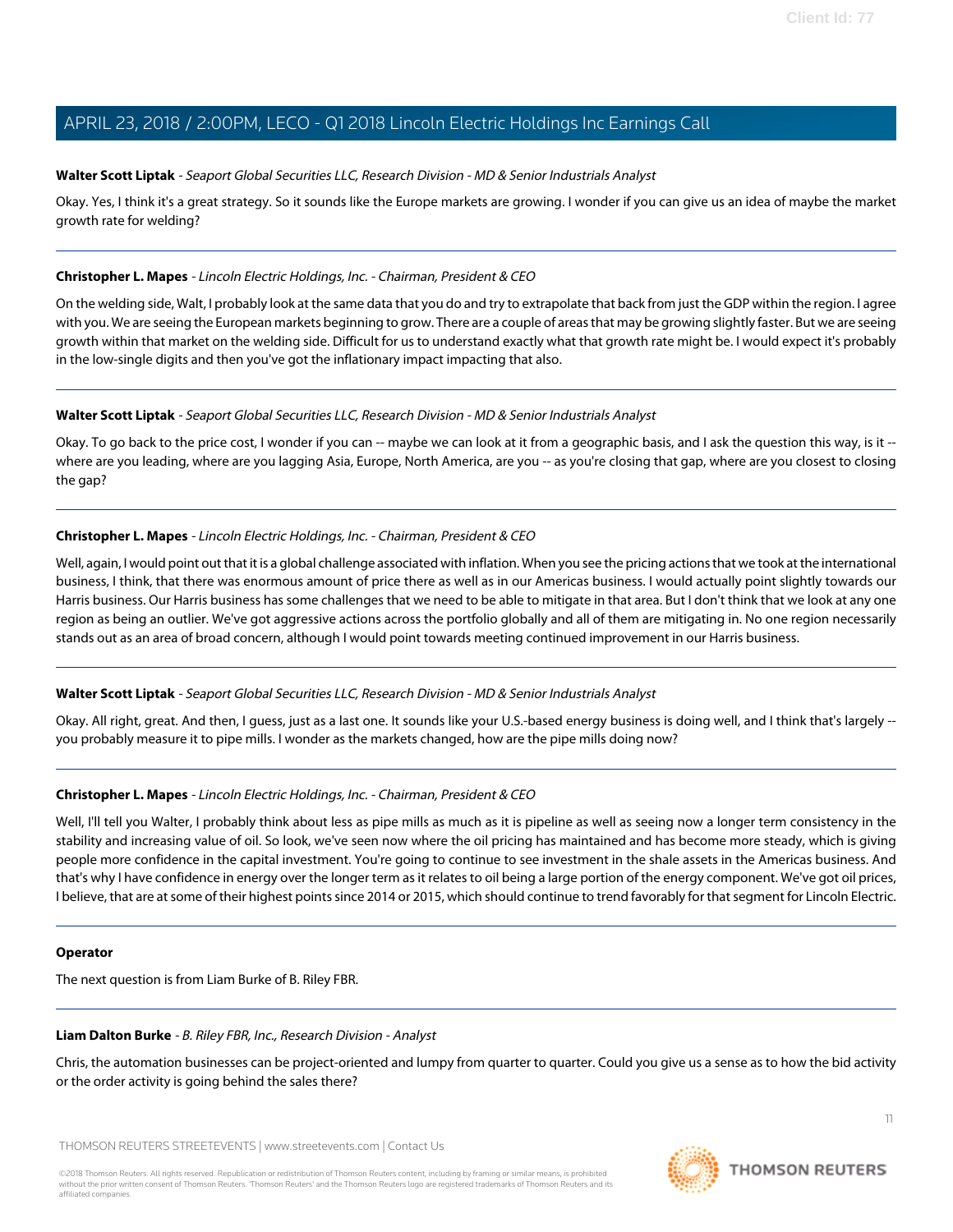#### **Christopher L. Mapes** - Lincoln Electric Holdings, Inc. - Chairman, President & CEO

The bid activity has actually been very solid, very strong. As a matter of fact, the backorder that I see within that business as we're moving into Q2 looks very strong. The other element, which I would point towards is that we're seeing a slight shift in the segment mix inside of that. So our general industries businesses have come back and with some very nice projects and some very nice quotation activity over the last 60, 90 days. So we recognize this business can still have some choppiness associated with it. But we're certainly entering Q2 with a solid backlog, solid quotation book, and I fundamentally believe that manufacturers around the world and certainly here at Lincoln Electric were at times challenged in finding the number of employees that we need to meet some of this demand. And those OEMs are going to think about automation as one way to solve that problem. And we view that it's going to continue that trend as we move throughout 2018.

#### **Liam Dalton Burke** - B. Riley FBR, Inc., Research Division - Analyst

And then just staying on automation, geographically, the business is solid across the board?

#### **Christopher L. Mapes** - Lincoln Electric Holdings, Inc. - Chairman, President & CEO

Yes. Although -- certainly for us, that's much more of an Americas profile than it is a global profile. We have some global assets and some desires to continue to expand it globally, but a significant portion of the automation strategy today is an Americas strategy.

#### **Operator**

<span id="page-11-0"></span>And the next question is from Steve Barger of KeyBanc Capital Markets.

### **Robert Stephen Barger** - KeyBanc Capital Markets Inc., Research Division - MD and Equity Research Analyst

Chris, just a follow-up on the last comment about OEMs thinking about automation. With the CapEx cycle improving, do you think or can you see that that's driving market share gains right now? Or how are you measuring the effectiveness of investments in these tech-enabled or automated product lines?

### **Christopher L. Mapes** - Lincoln Electric Holdings, Inc. - Chairman, President & CEO

Well, Steve, we certainly like seeing some of the general industries and general fabrication people stepping back into automation over the last couple of months. And when we look at that business, it's one of the reasons why we made a large investment in that area over the last few years, the continued desire of OEMs to be able to automate various welding processes to improve efficiency and productivity. And we believe those catalysts remain. So I'm still confident in the investment cycle on the capital side. I know that many OEMs that we talk to are still challenged in being able to identify enough employees to meet the upcoming demand they see in their business which drive them back automation. So those are the catalysts that we get confidence around and believing that it will continue to show a solid growth profile, a growth profile that we still expect to be 2x the global growth that you might see in just core welding.

#### **Robert Stephen Barger** - KeyBanc Capital Markets Inc., Research Division - MD and Equity Research Analyst

Got it. And to that point, this tech acquisition that you did, I know it's small. But can you talk more about what the product line is? How it fits with the portfolio? And how you leverage that for growth?

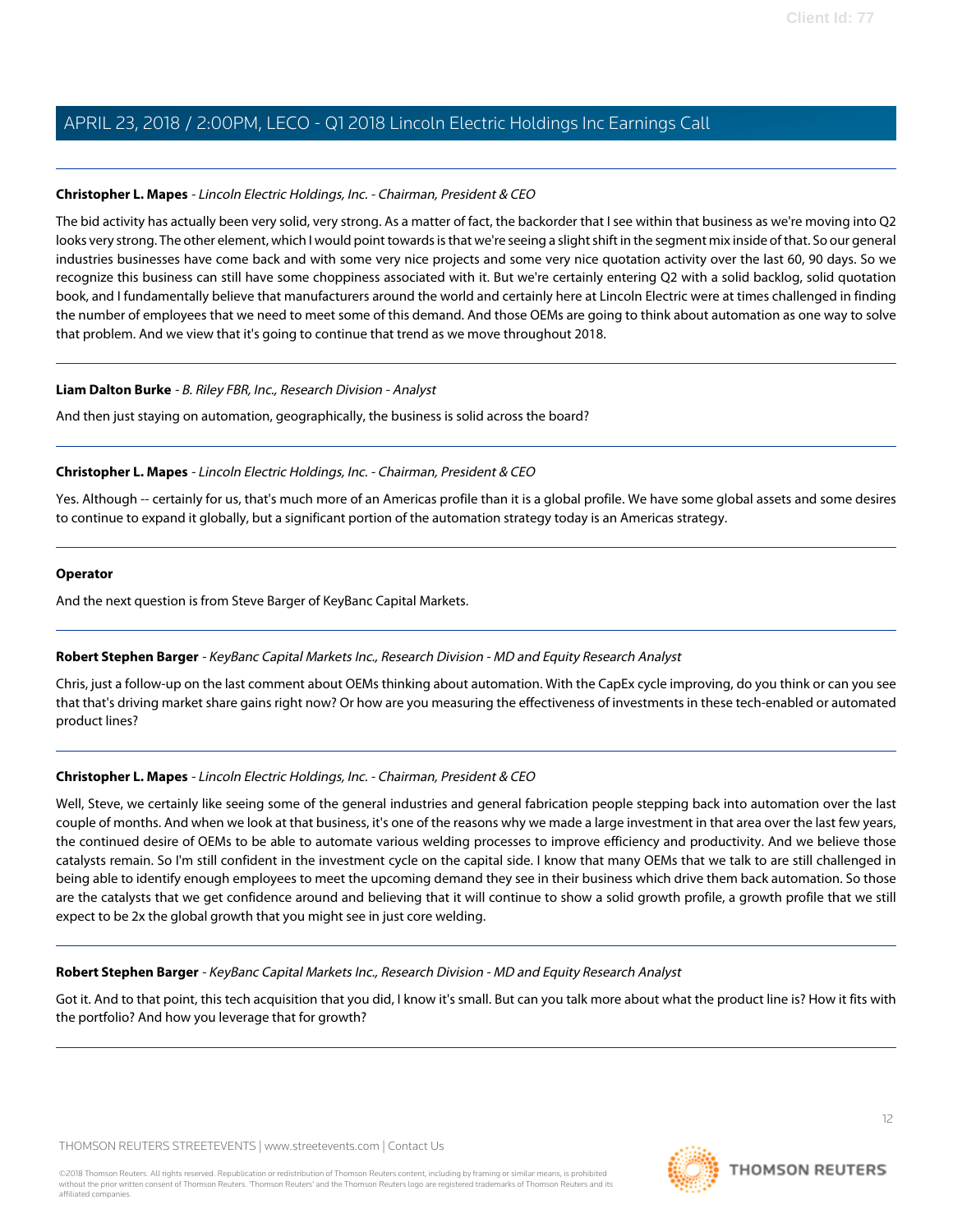#### **Christopher L. Mapes** - Lincoln Electric Holdings, Inc. - Chairman, President & CEO

Yes. And it was a small acquisition. It was just an opportunity for us to acquire small business that had some very interesting software technologies associated with weld accuracy and weld process controls and data analytics. So an opportunity for us to bring something in from an acquisition perspective versus us building that enhancement internally. That's why we're excited about it. And it's just another complement to our continued portfolio of software solutions around IoT.

#### **Robert Stephen Barger** - KeyBanc Capital Markets Inc., Research Division - MD and Equity Research Analyst

Got it. And if I can squeeze just one more in. Vince, probably the biggest concern I hear from investors about is around price cost, and we've talked a lot about that on the call already. But can you just remind us why you're confident in the ability of LECO's market position of the product line to be able to drive that price realization to be able to recover whatever inflation is out there?

#### **Vincent K. Petrella** - Lincoln Electric Holdings, Inc. - Executive VP, CFO & Treasurer

Thanks, Steve. It's really -- that confidence is predicated on the history of our performance in these types of environments. Having seen our business perform in cycles over a very long period of time, understanding the strength of our brand and the ability to seek recovery of increases in input costs, historically, has been a good result for the company. So I -- I'm confident because of that history, I see it playing out again. We're in a very rapidly increasing inflationary environment. The company and the businesses globally will react to that and gives me that level of assurance that we see our incrementals be restored to a more normalized range once this inflationary environment starts to stabilize.

#### **Operator**

<span id="page-12-0"></span>The next question is from Chris Dankert of Longbow Research.

### **Christopher M. Dankert** - Longbow Research LLC - Research Analyst

It's great to see some of the more general fabs that's coming back. Forgive me if I missed it, but did you have any comment on automotive growth in the quarter just kind of versus production rate or any comment on auto?

### **Christopher L. Mapes** - Lincoln Electric Holdings, Inc. - Chairman, President & CEO

Actually, auto for us was very positive in the quarter. We were up mid- to high single-digits in automotive. We've got some unique applications. We've been driving into that space over the last few quarters. So, although I believe that build rates especially here in the U.S. market have flattened or slightly decreasing, we continue to see favorable comparisons in our automotive space.

#### **Christopher M. Dankert** - Longbow Research LLC - Research Analyst

Got you. Great news there. And then just to circle back on automation really quick, I'm sure a lot of that is as you say, still trying to find labor efficiency, but I guess, is there anything that we should be aware of as far as new product introductions, anything else driving growth or lumpiness that we should be thinking about going forward?

#### **Christopher L. Mapes** - Lincoln Electric Holdings, Inc. - Chairman, President & CEO

Well, in the automation space, I think that's the unique element of automation that literally with every cell, at least for that particular OEM user, you're driving innovation because they're generally moving from a semi-automatic process into an automated cell. So each one of those have some uniqueness and depending upon the current processes that the OEMs participating with, with their fabrication, we're providing them with

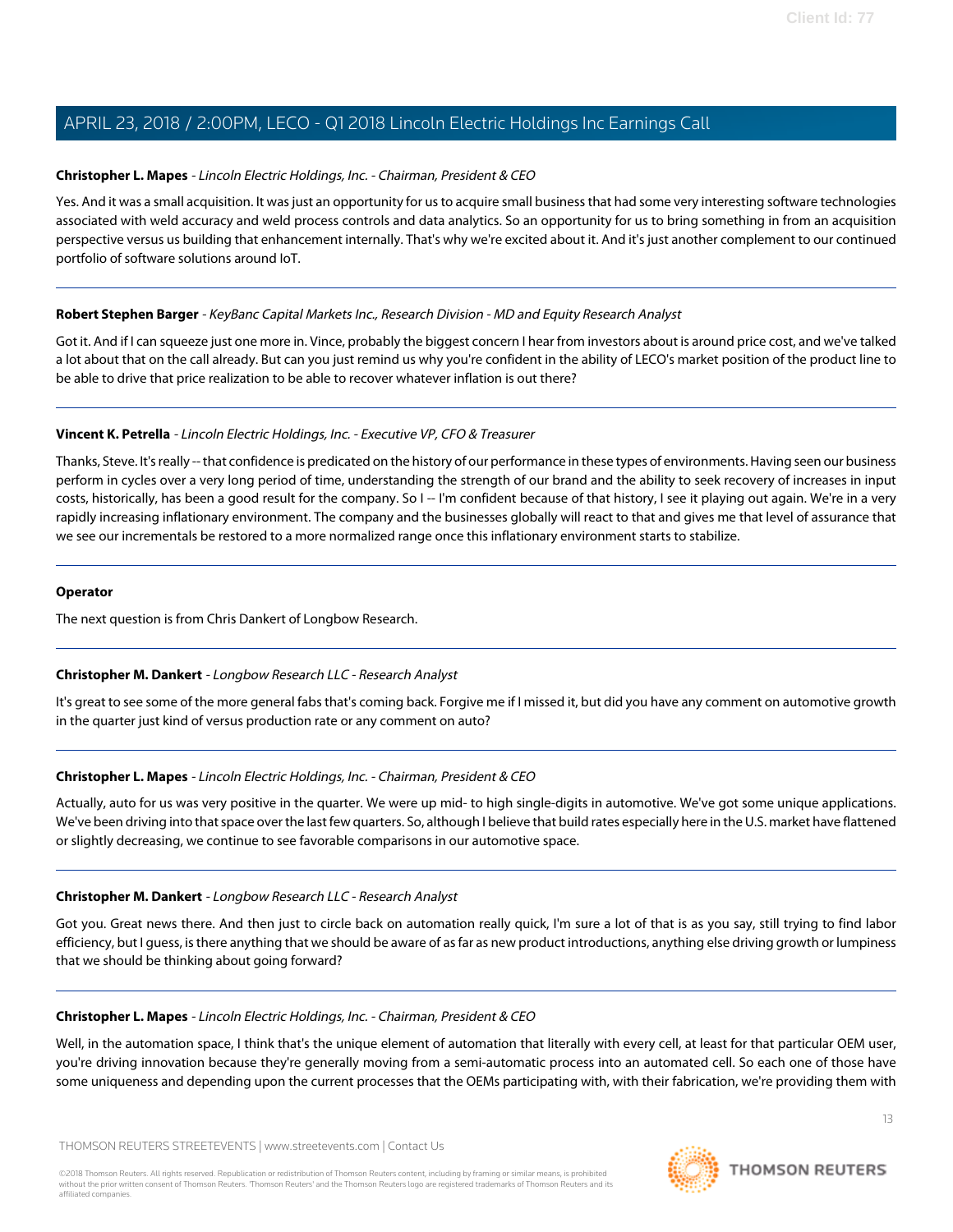advanced solutions from their current process. So whether that's elements of the new small acquisition that we've got on weld tracking and data analytics or whether it would be vision systems or other types of technologies to enhance that process, I think, that's one of the interesting things about automation is it drives new technologies and new capabilities into the marketplace for that OEM.

#### **Operator**

The last question in queue will be from Mig Dobre of Baird.

#### **Mircea Dobre** - Robert W. Baird & Co. Incorporated, Research Division - Senior Research Analyst

Going to the Harris Products Group, can you maybe comment a little bit as to your volume expectations for the year? I know your comparisons are getting a little bit tougher. How do we think about that business going forward?

### **Vincent K. Petrella** - Lincoln Electric Holdings, Inc. - Executive VP, CFO & Treasurer

I think the business will continue to remain strong during the remainder of the year. The end markets that they serve are strengthening, and I see a mid- to high single-digit type of finish to the year from an organic sales perspective. So I don't see the Harris Products Group falling off of those types of growth rates for the remainder of 2018.

#### **Mircea Dobre** - Robert W. Baird & Co. Incorporated, Research Division - Senior Research Analyst

Not to parse this too finally, but you were talking about improving pricing here as well and obviously organic would include both. Do you think that it's mostly kind of a surprising catch up that drives that? Or is it mostly volume?

### **Christopher L. Mapes** - Lincoln Electric Holdings, Inc. - Chairman, President & CEO

Well, I think, it is a little bit of a pricing catch up in that business. The other thing, Mig, that I would point towards is the Harris Products Group has got a couple of new products that they've been driving into the marketplace. They've got another generation of their perfect flame technologies, which assist individuals that do large brazing within their OEM facilities to manage the gas usage more effectively. We've also had some new products and investments that we've made in our Harris business that advance the HVAC product portfolio. So we're also going to see the continued advancement of those new products as they move to the marketplace as a way to mitigate that. But certainly, as I think about Harris and looking at Q1 moving into Q2, we also are advancing some pricing to mitigate some of that impact.

#### **Mircea Dobre** - Robert W. Baird & Co. Incorporated, Research Division - Senior Research Analyst

Okay. That's great. And lastly, a housekeeping question. I've noticed that you changed the way you're reporting some line items in your P&L, and you've made some adjustments to 1Q '17 as well. It looks like other income, equity and affiliates and so on have been impacted. Vince, any color what's going on here?

### **Vincent K. Petrella** - Lincoln Electric Holdings, Inc. - Executive VP, CFO & Treasurer

The only real change in classification is the treatment of portions, components of pension expense. So there is a new accounting standard that went into effect in the first quarter that requires all components of the pension expense other than service costs to be reflected below the operating profit lines. So the financing interest costs, amortizations, pension settlements, those types of items will be below the operating profit line going forward, and we reclassified the prior year for consistency sake. So there will be some further disclosure in our 10-Q footnotes when we release the 10-Q that gives you some more detail on that here in the coming weeks.